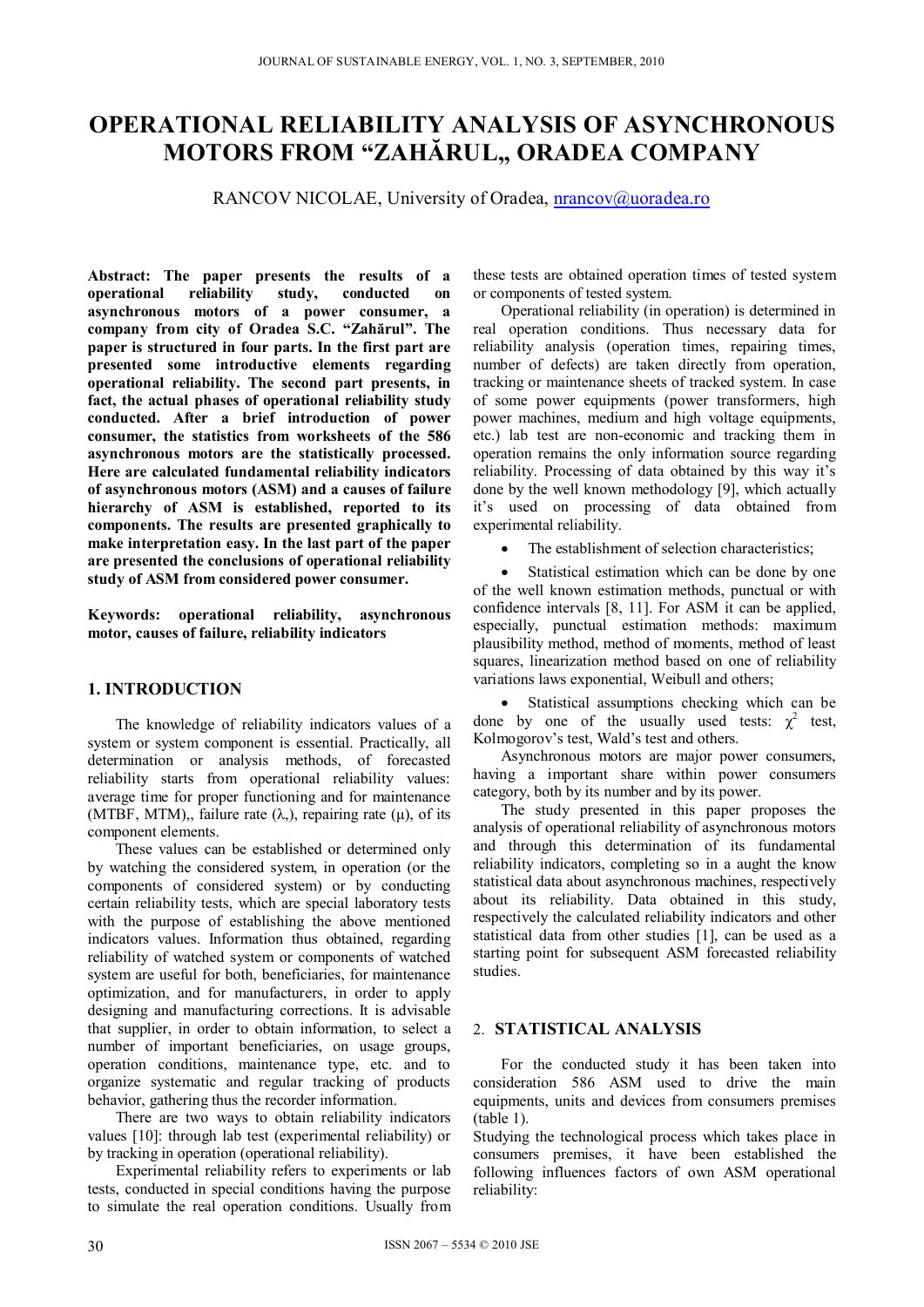• the majority of ASM are locally manufactured;

 average operation durations are in a wide range, between  $(2\div 10)$  years;

 solicitations are, mainly, specific to operation service of ASM: operation service S1(continuous operation a constant load), operation service S6 (continuous operation at intermittent load) and respectively operation service S7 ( continuous operation with regular braking);

• ASM loading factor varies in a wide range  $\beta$ = P/Pn =  $(0 \div 1)$ 

Peculiarity of this power consumer is the fact that works temporary or seasonal, accordingly with year periods when there are available raw materials for sugar production, more precisely, October  $1 \div$  December 31 (fall campaign) and respectively April  $1 \div$  May 31 (spring campaign).

**Table 1 – Analyzed MAS from de la S.C. Zahărul Oradea S.A. company** 

| No.            | Rated power<br>[kW] | Category<br>symbol | No. of<br>motors |
|----------------|---------------------|--------------------|------------------|
|                | Up to $2,2$ kW      | $M-0$              | 106              |
| $\overline{2}$ | 3 and 4 kW          | $M-1$              | 119              |
| $\mathcal{E}$  | 5,5 and 7,5         | $M-2$              | 81               |
| 4              | $10 \div 17$ kW     | $M-3$              | 89               |
| 5              | $18 \div 25$ kW     | $M-4$              | 71               |
| 6              | $30 \div 40$ kW     | $M-5$              | 40               |
| 7              | $45 \div 75$ kW     | $M-6$              | 46               |
| 8              | $90 \div 315$ kW    | $M-7$              | 34               |

### **2.1. Events statistics**

Having at disposal the worksheets of ASM [2], we considered a analysis period of time by 3 years (2005, 2006 and 2008), respectively the periods  $2006$  and  $2008$ ), respectively the 31.05.2005÷31.12.2006 and 01.01.2008 and 01.08.2008. These periods sum up 791 days or 18984 hours (2,167 years). Based on these worksheets it has been established the values of random variables proper functioning time (MTBF) and corrective maintenance time (MTMC) (expressed in hours) for each of above mentioned motor categories, values presented below.

#### **For M-0 category:**

TBF: 4176; 5640; 10752; 10800; 10824; 11112; 15072; TMC: 3; 8; 8; 8; 72; 72; 72.

#### **For M-1 category:**

TBF: 2328; 3264; 3432; 3432; 3432; 3432; 3456; 3456; 4056; 4632; 4728; 4728; 5112; 5520; 5640; 6528. TMC: 2; 3; 5; 8; 24; 24; 24; 48; 72; 72; 72; 72; 72; 72; 72; 72.

# **For M-2 category:**

TBF: 4056; 6216; 6216; 6360; 6432; 10800; 11736; 12336; 14832; 14928 TMC: 8; 8; 8; 8; 8; 8; 8; 8; 72; 72.

#### **For M-3 category:**

TBF: 6216; 6240; 6264; 6384; 6408; 6480; 9000; 9744; 11136; 11448 TMC: 3; 8; 8; 8; 8; 8; 8; 72; 72; 72

#### **For M-4 category:**

TBF: 5040; 6192; 6264; 6408; 6432; 10320; 15000; 15312 TMC: 8; 8; 8; 8; 8; 72; 72; 72.

# **For M-5 category:**

TBF: 3624; 3720; 5088; 5592; 6024; 6432; 10800; 14784; 15264 TMC: 8; 8; 8; 8; 8.25; 36; 72; 72; 72

#### **For M-6 category:**

TBF: 4680; 4920; 7224; 11016; 13320; 14448 TMC: 2; 2.25; 2.25; 2.25; 5; 5

### **For M-7 category:**

TBF: 3768; 5976; 11544.

TMC: 8; 8; 48.

IT has been determined [2], for each motor category type, the following reliability indicators:

 $\triangleright$  average probable proper functioning time (figure 1):

$$
MTBF^* = \frac{\sum_{i=1}^{N_{TBF}} TBF_i}{N_{TBF}}
$$
(1)

 $\triangleright$  failure rate (table 2):

$$
\lambda^* = \frac{1}{MTBF^*}
$$
 (2)

 $\triangleright$  average probable corrective maintenance time (figure) 2):

$$
MTM^* = \frac{\sum_{i=1}^{N_{TMC}} TMC_i}{N_{TMC}}
$$
(3)

 $\triangleright$  repairing rate (table 2):

$$
\mu^* = \frac{1}{\text{MTM}^*} \tag{4}
$$

 $\triangleright$  average yearly fault time (figure 3):

$$
M^*[\beta(T_A)] = \frac{\sum_{i=1}^{N_{\text{TMC}}} TMC_i}{T_A \cdot N_m}
$$
 (5)

 $\triangleright$  average yearly failures number (figure 4):

$$
M^* [v(T_A)] = \frac{N_{\text{TMC}}}{T_A \cdot N_m}
$$
 (6)

where:  $T_A$  – analysis time interval, expressed in years (for analyzed case  $T_A = 3$  years);

 $TBF_i$ ,  $TMC_i$  – random variables values TBF and, respectively TMC, expressed in hours;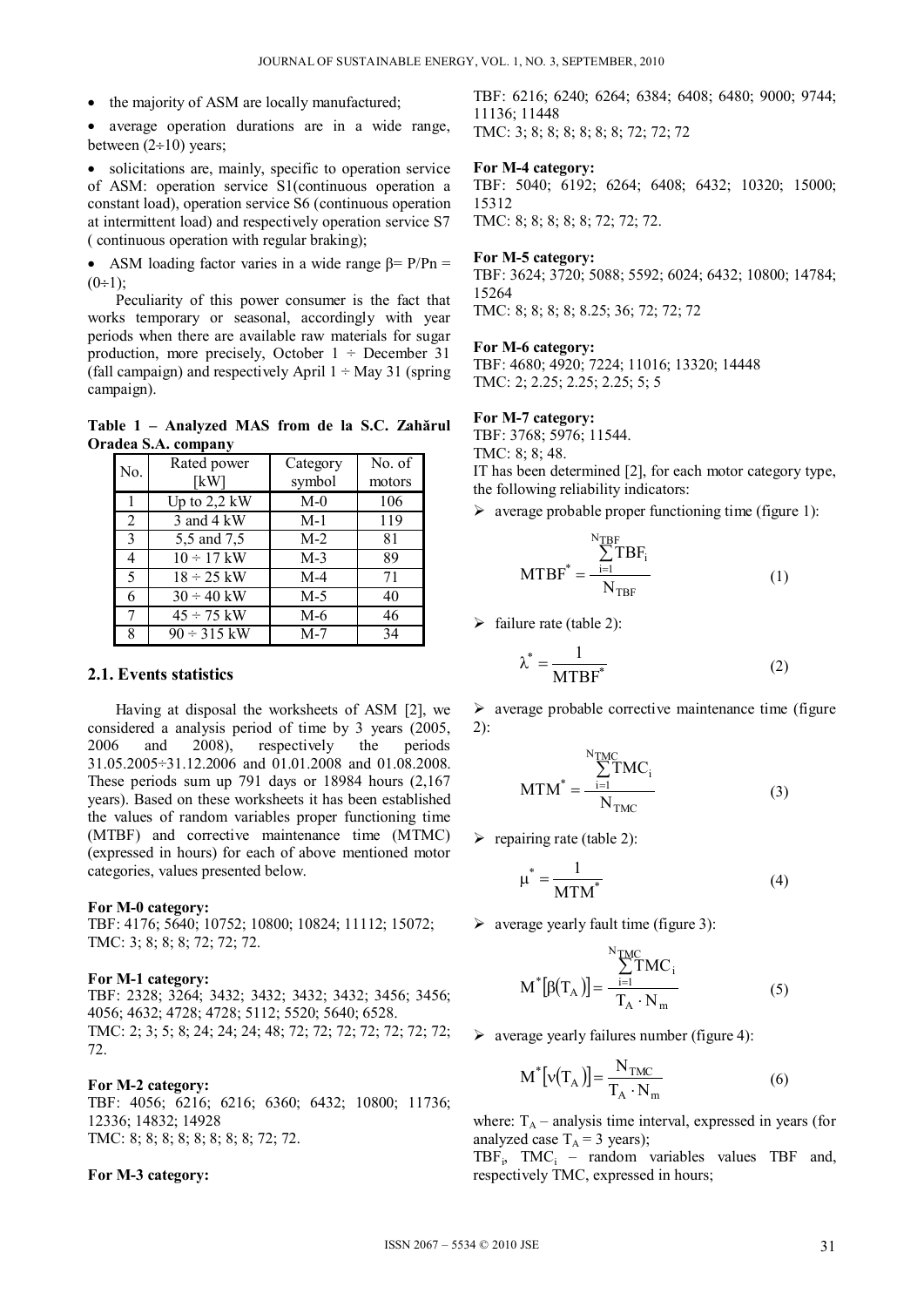$N_{TBF}$ ,  $N_{TMC}$  – number of random variables values TBF, and TMC, between analysis time;

 $N_m$  – number of same type ASM tracked in the analysis time (table 1).

Because the analysis time interval is relatively short compared with average proper functioning times, without failure, of ASM (it has been identified even some motors without failure in the analyzed time), the resulted values for reliability indicators doesn't reflect, in some cases, the real situation, having more just a guidance character. In **Table 2 – Failure and repairing rates values for ASM from S.C. Zahărul S.A.** 

these conditions, the testing of how the empirical distributions are modeled by those theoretical, are not justified, but accepting the exponential distribution, we will calculate the failure and respectively repairing rates, for each motor category, using the relations  $(1 \div 6)$ .

For each type of motor category it has been calculated fundamental reliability indicators, presented in the following table.

| T and Canu Pepan ing Tates values for Testar from Sec. <i>Earnal</i> of Serie |             |                                  |            |             |                                            |       |                                 |       |
|-------------------------------------------------------------------------------|-------------|----------------------------------|------------|-------------|--------------------------------------------|-------|---------------------------------|-------|
| Motor<br>categ.                                                               | <b>MTBF</b> | $\lambda [10^{-4} \cdot h^{-1}]$ | <b>MTR</b> | <b>NTMC</b> | $\mu$ [10 <sup>-4</sup> ·h <sup>-1</sup> ] | $N_m$ | $ M^*[\beta(TA)] M^*[\nu(TA)] $ |       |
| $M-0$                                                                         | 9768        | 1.024                            | 34.71429   | 7           | 288,066                                    | 106   | 1.0579                          | 0.030 |
| $M-1$                                                                         | 4198.5      | 2.382                            | 44.625     | 16          | 224.090                                    | 119   | 2.769                           | 0.062 |
| $M-2$                                                                         | 9391.2      | 1.065                            | 20.8       | 10          | 480.769                                    | 81    | 1.180                           | 0.056 |
| $M-3$                                                                         | 7932        | 1.261                            | 26.7       | 10          | 374.532                                    | 89    | 1.384                           | 0.052 |
| $M-4$                                                                         | 8871        | 1.127                            | 32         | 8           | 312.500                                    | 71    | 1.664                           | 0.052 |
| $M-5$                                                                         | 7925.333    | 1.262                            | 32.47222   | 9           | 307.956                                    | 40    | 3.372                           | 0.104 |
| M-6                                                                           | 9268        | 1.079                            | 3.125      | 6           | 3200.000                                   | 46    | 0.188                           | 0.060 |
| $M-7$                                                                         | 7096        | 1.409                            | 21.33333   | 3           | 468.750                                    | 34    | 0.869                           | 0.041 |



**Fig. 1 – Average proper function times for MAS from S.C. Zahărul Oradea S.A.**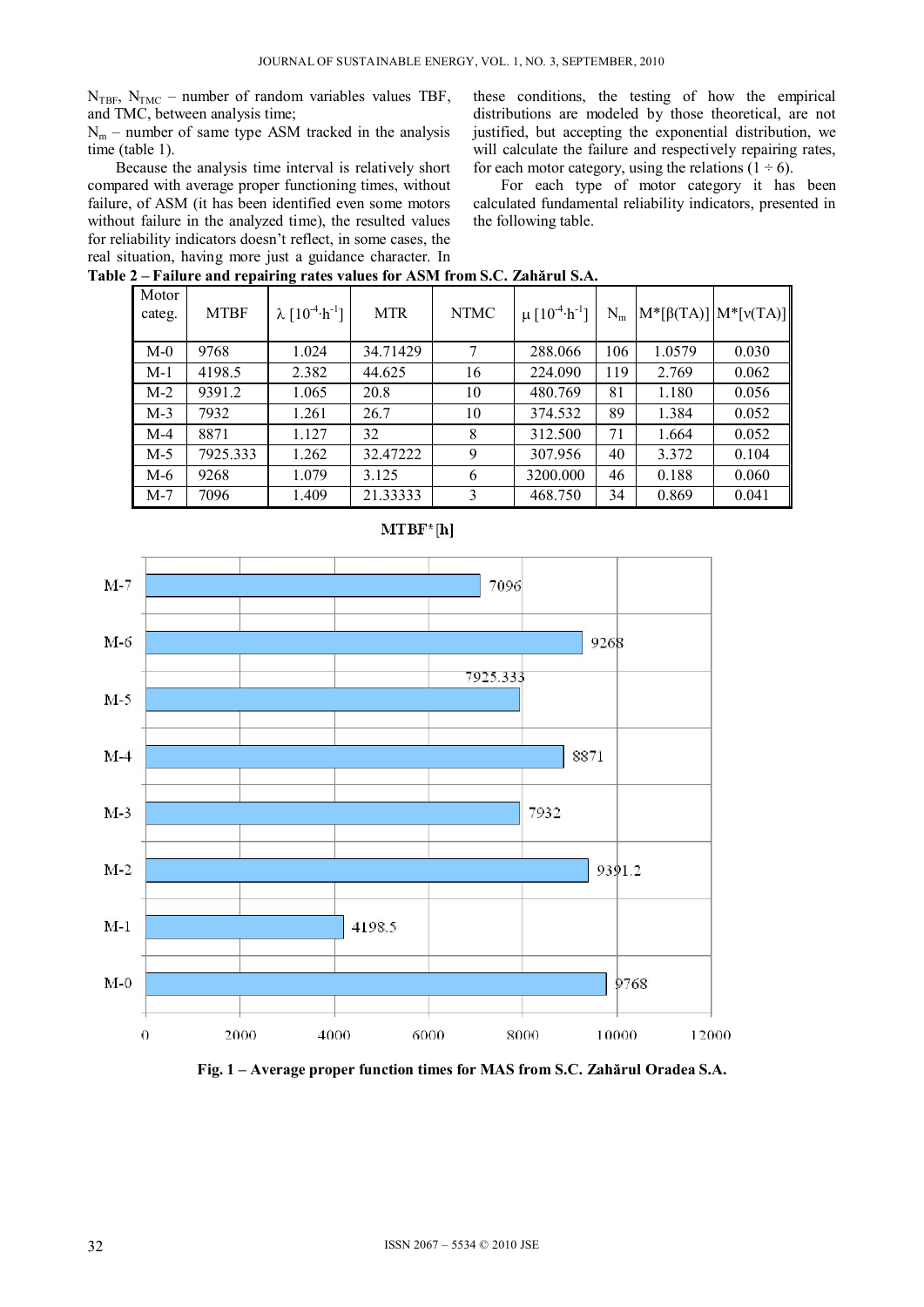

**Fig. 2 – Average corrective maintenance times for ASM from S.C. Zahărul Oradea S.A.** 

 $M^*[\beta(TA)]$  [h/an]



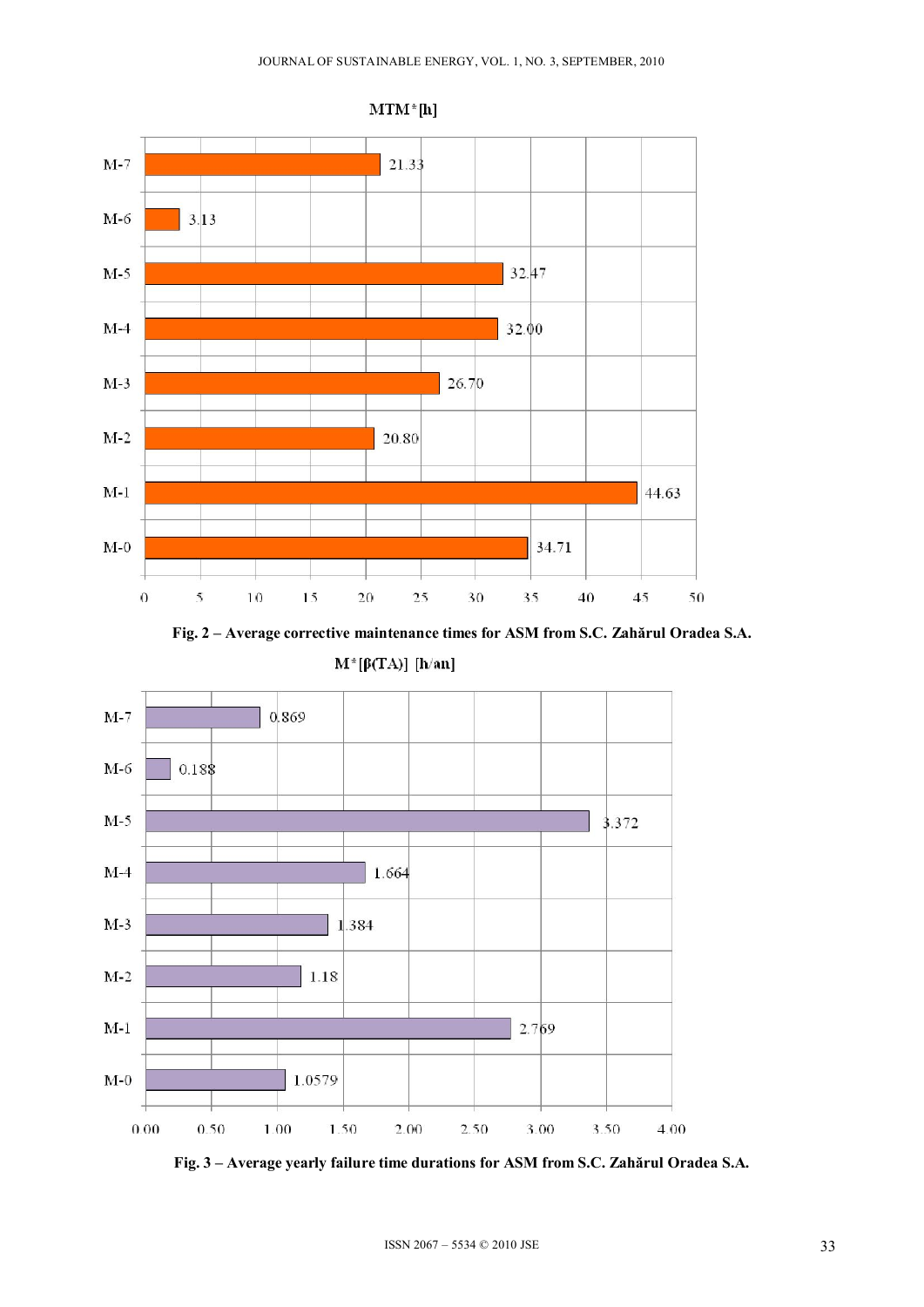

 $M^*[v(TA)]$  [defecte/an]

**Fig. 4 – Average numbers of yearly failures for ASM from S.C. Zahărul Oradea S.A.** 

|  |  | Table 3 – Expressions of frequency function for "NC" random variable of ASM from S.C. Zahărul S.A. |  |  |
|--|--|----------------------------------------------------------------------------------------------------|--|--|
|  |  |                                                                                                    |  |  |

| Motor | f(x)                                                       | Motor | f(x)                                            | Motor | f(x)                                      |
|-------|------------------------------------------------------------|-------|-------------------------------------------------|-------|-------------------------------------------|
| $M-0$ | $(0,03)^{x}$<br>$- e^{-0.03}$<br>X                         | $M-1$ | $(0.062)^{x}$<br>$\cdot e^{-0.062}$<br>X!       | $M-2$ | $(0,056)^{x}$<br>$\cdot e^{-0.056}$<br>X! |
| $M-3$ | $(0.052)^{x}$ $\cdot e^{-0.052}$<br>x!                     | $M-4$ | $(0.052)^{x}$<br>$\cdot e^{-0.052}$<br>X!       | $M-5$ | $(0,104)^{x}$<br>$\cdot e^{-0,104}$<br>x! |
| $M-6$ | $(0.06)^{x}$<br>$\cdot$ - $\cdot$ e <sup>-0,06</sup><br>x! | $M-7$ | $(0,041)^{x}$<br>$\cdot \cdot e^{-0.041}$<br>X! |       |                                           |

Table 4– Frequency functions expressions for 8 ASM category types for  $x = \{1, 2, 3, 4\}$ , where x is "NC" **variable yearly number of failures** 

| $f(x)M-0$            | $f(x)M-1$            | $f(x)M-2$            | $f(x)M-3$            | $f(x)M-4$            | $f(x)M-5$            | $f(x)M-6$            | $f(x)M-7$            |
|----------------------|----------------------|----------------------|----------------------|----------------------|----------------------|----------------------|----------------------|
| $2.911 \cdot 10 - 2$ | $5.827 \cdot 10 - 2$ | $5.295 \cdot 10 - 2$ | $4.936 \cdot 10 - 2$ | $4.936 \cdot 10 - 2$ | $9.373 \cdot 10 - 2$ | $5.651 \cdot 10 - 2$ | $3.935 \cdot 10 - 2$ |
| $4.367 \cdot 10 - 4$ | 1.806·10-3           | $-483 \cdot 10 - 3$  | $1.283 \cdot 10 - 3$ | $1.283 \cdot 10 - 3$ | $4.874 \cdot 10 - 3$ | $1.695 \cdot 10 - 3$ | $8.067 \cdot 10 - 4$ |
| $4.367 \cdot 10 - 6$ | $3.733 \cdot 10 - 5$ | $2.768 \cdot 10 - 5$ | $2.225 \cdot 10 - 5$ | $2.22 \cdot 10 - 5$  | $1.670 \cdot 10 - 4$ | $3.390 \cdot 10 - 5$ | $1.102 \cdot 10 - 5$ |
| $3,275 \cdot 10 - 8$ | $5,787 \cdot 10 - 7$ | $3.874 \cdot 10 - 7$ | $2,892 \cdot 10 - 7$ | $2.89 \cdot 10 - 7$  | $4,393 \cdot 10 - 6$ | $5,086 \cdot 10 - 7$ | 1,13010-7            |

In case of ASM from considered consumer it may present interest the discrete random variable "yearly number of failures" (NC).

$$
f(x) = \frac{a^x}{x!} \cdot e^{-a}
$$
 (7)

To describe the trend of discrete random variable "NC" we can accept Poisson distribution, because yearly number of failures is relatively small (much smaller than number of motors). Frequency function (density) for Poisson distribution is expressed [3, 4, 5, 6, 7] as follows:

where "a" is average yearly number of failures for a analyzed ASM category(or type).

The results obtained for ASM from S.C. Zahărul Oradea S.A, in terms of random variable "NC", are synthetically presented in table 3. In table 4 are given the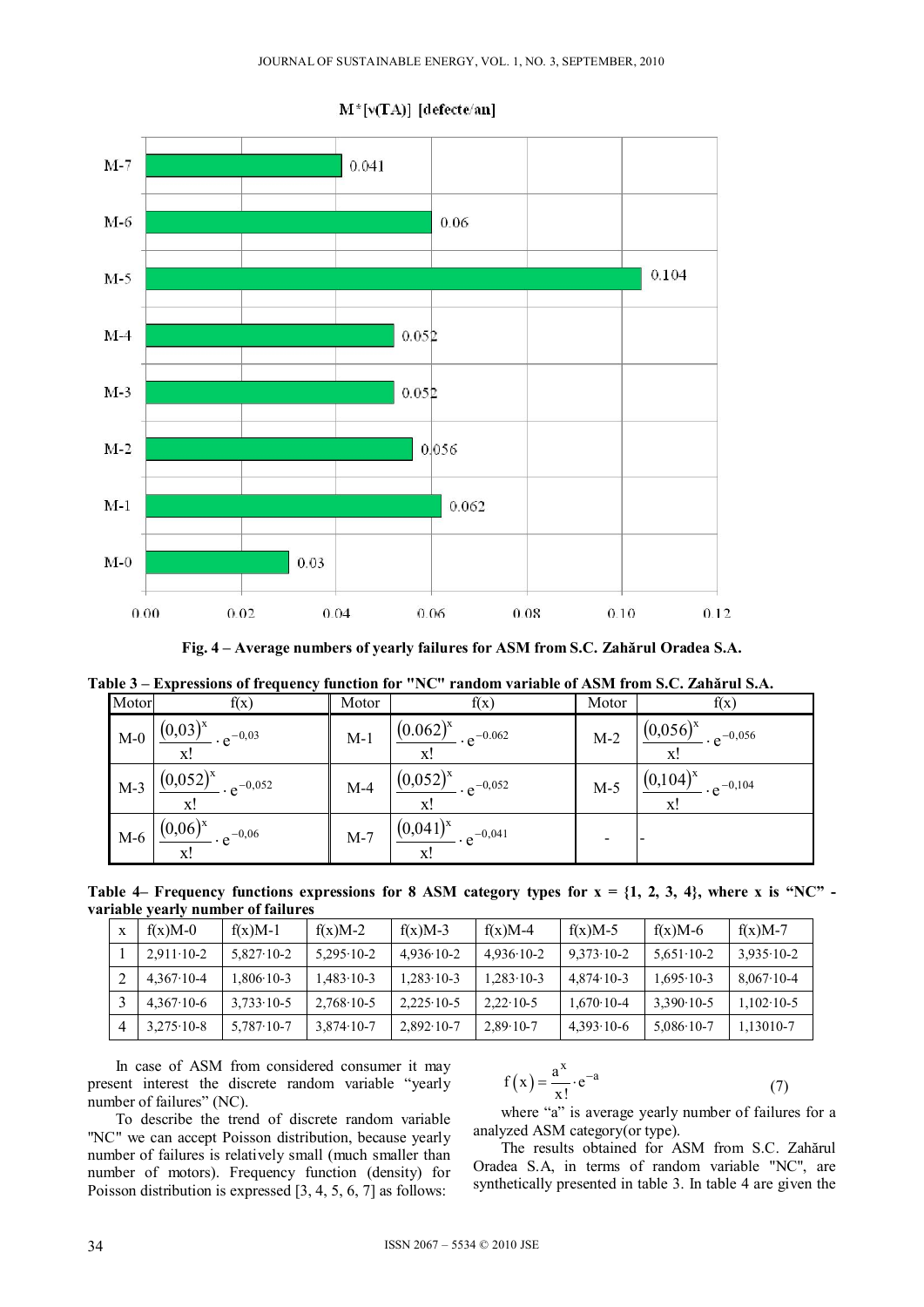results of frequency function for variable "NC"=  $\{1, 2, 3, \}$ 4, 5} in the case of applying the 8 types of functions.

# **2.2. Causes of failure hierarchy**

To establish the units or components most important from reliability perspective, which have a greater impact on ASM reliability, a hierarchy of causes which led to failure of ASM has been done.

Analyzing statistical data from a analysis period of time  $T_A$  = 791 days = 18984 hours = 2,167 years, were found a number of 71 ASM failures, from a total asynchronous motors number of 586, from the considered power consumer. In figure 4 are presented the causes of these failures.



**Fig. 5 – Causes of failure hierarchy for ASM from S.C. Zahărul Oradea S.A.** 

# **3. CONCLUSIONS**

From the conducted analysis through this study the followings conclusions can be draw:

in the case of high power ASM lab tests are uneconomical and the tracking in operations remains the only information source regarding reliability, so the study of its reliability it's done mainly on statistical data basis, gathered from ASM operation.

Depending on availability of statistical data, reliability studies have been conducted on a relatively short time. Because analysis time interval is short compared with ASM average operation time without fault the obtained values for reliability indicators presents a guidance character and doesn't reflect entirely the reality. Because of this, the testing of mode in which empirical distribution are modeled by the theoretical ones it's not justified. Instead, accepting exponential distribution failure and maintenance rates for every ASM category have been calculated.

With regarding to operational reliability of ASM from S.C. "Zahărul Oradea" S.A. company, we can conclude the followings:

\* Yearly average failure times have values between [0,88÷3,37] hours/year. The most less reliable ASM are from M5 category, with powers between 30 and 40 kW, and the most reliable ASM are those from M6 category with powers between 45 and 70 kW.

 Average corrective maintenance time is between range  $[0,125\div 44,5]$  hours, the highest values being at M1 category with powers between 3 and 4 kW.

\* Based on the analysis, results the following failure hierarchy of ASM components (taken after yearly number of fault share)

- $\triangleright$  Ball bearings faults 18,85%
- Statoric winding faults (at insulation)  $15,6\%$
- $\triangleright$  Faults at mechanical system 5,2%
- Faults at rings and brushes 2,6%
- Cracked mounting plate 1,3%
- Faults on fans 1,3%